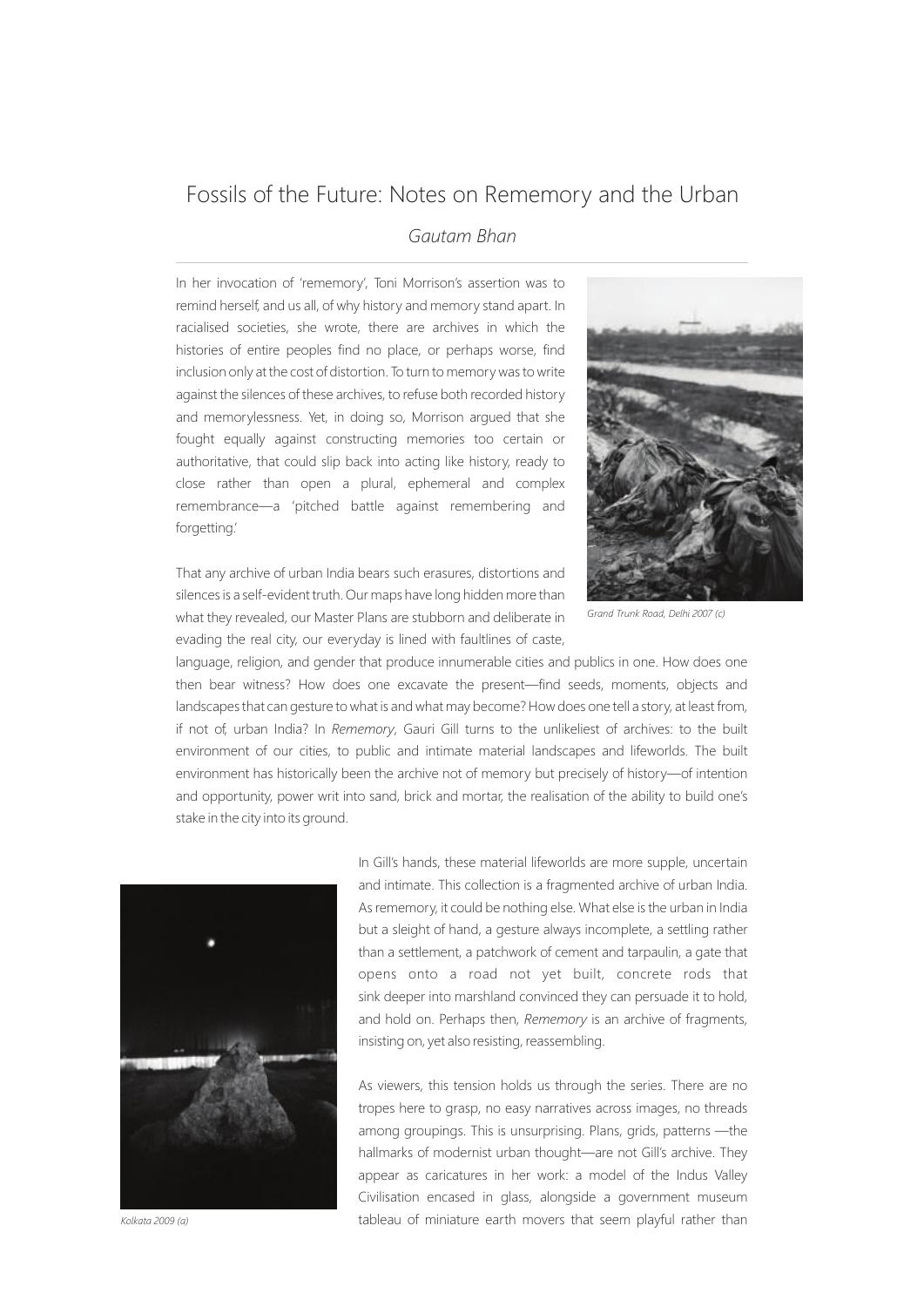powerful [*Chennai 2011 (a)* and *(b)*]. The city is not made or settled through its plans. It is, as Jai Sen once described it, unintended. Yet perhaps it is better thought of as being free of any singular intention, even the grandest and most powerful. In that freedom lies both its possibility and its abandonment. One can taste both in the haunting building shells of *Mumbai 2012 (b, c)*, *Jodhpur 2006* and *Gurgaon 2004 (a)*. These are individual structures, some with their backs turned to the city's gaze, others almost hollow, inviting that same gaze to simply pass through. The buildings are both as yet unoccupied or freshly occupied, and not quite lived in but also already abandoned. They are presented, even framed, as relics. Fossils, perhaps, but not of the past. Fossils of the future—shells awaiting what could come, holding ground, uncertain of which direction time and tide will take.



*Bikaner 2012 (b)*

There are cities in which time materialises in peculiar ways. Teresa Caldeira, a Brazilian anthropologist, writes of the peripheral urbanisation of cities of the global south as a mode of urbanisation in tension with the official logics of planning, property, law and labour. These are auto-constructed cities, she argues, following the Latin American term for the practice of self-building, occupation and rebuilding that describes cities built as much by people as by the state or the formal market. She argues that the cities that result are then necessarily patchworks—intention and defiance sitting next to each other, legal and illegal co-terminus, the public and the private competing, control never quite certain. Gill's work breathes in these multiple scales and registers of time and place. In *Bikaner 2004 (a)* and *2012 (b)*, we see an adorned gate, metal curved and shiny, aesthetic choices on display to show the completion of a private accumulation, an arrival and a home. Yet the gate is not just to welcome, to open, to let in, but to defy, guard and keep out. Outside

the gate, the road lies crumbling, the ramp is broken. The completed house exists in the incomplete city. The rhythms of auto-construction do not follow the intended logics of urbanisation. Homes do not wait for roads, toilets do not wait for pipes, gates do not wait for guests at the door. The city builds in patchwork, each fragment catching up with another but from different starting lines, in all directions of time and space. The history of the city is not told through the memory that these structures hold. The history of the city is nothing but the memory that these structures hold.

Even when the built form bears the power of capital, of being complete in one go, of controlling time, its uncertainties never reduce. In image after image of tall, imposing towers [*Bengaluru 2015*; *Kolkata 2015*; *Mumbai 2015*), we see the buildings with their legs cut off. Look up, the camera says, see the imposing façade, the endless floors, the magical rise, the certainty, the weight of the building, the order, the logic. Believe. Don't ask what lies beyond the plot boundaries. Like the rendered images that sell us real estate in our daily newspapers, and that are interwoven here through the 'real' buildings [*Mumbai 2012 (o)*, *(v)*, *Mumbai 2013 (g)* and *(j)*] the city beyond the site, beyond the building, must be blurred, hidden, photoshopped, cropped or contain swimming pools, expensive cars, palm trees and gleaming roads. The legless buildings then appear equally uncertain of their foothold in the city. The architect, the builder, the investor are all in complete control of the site, and at a loss once they step outside its boundaries.



*Mumbai 2012 (g)*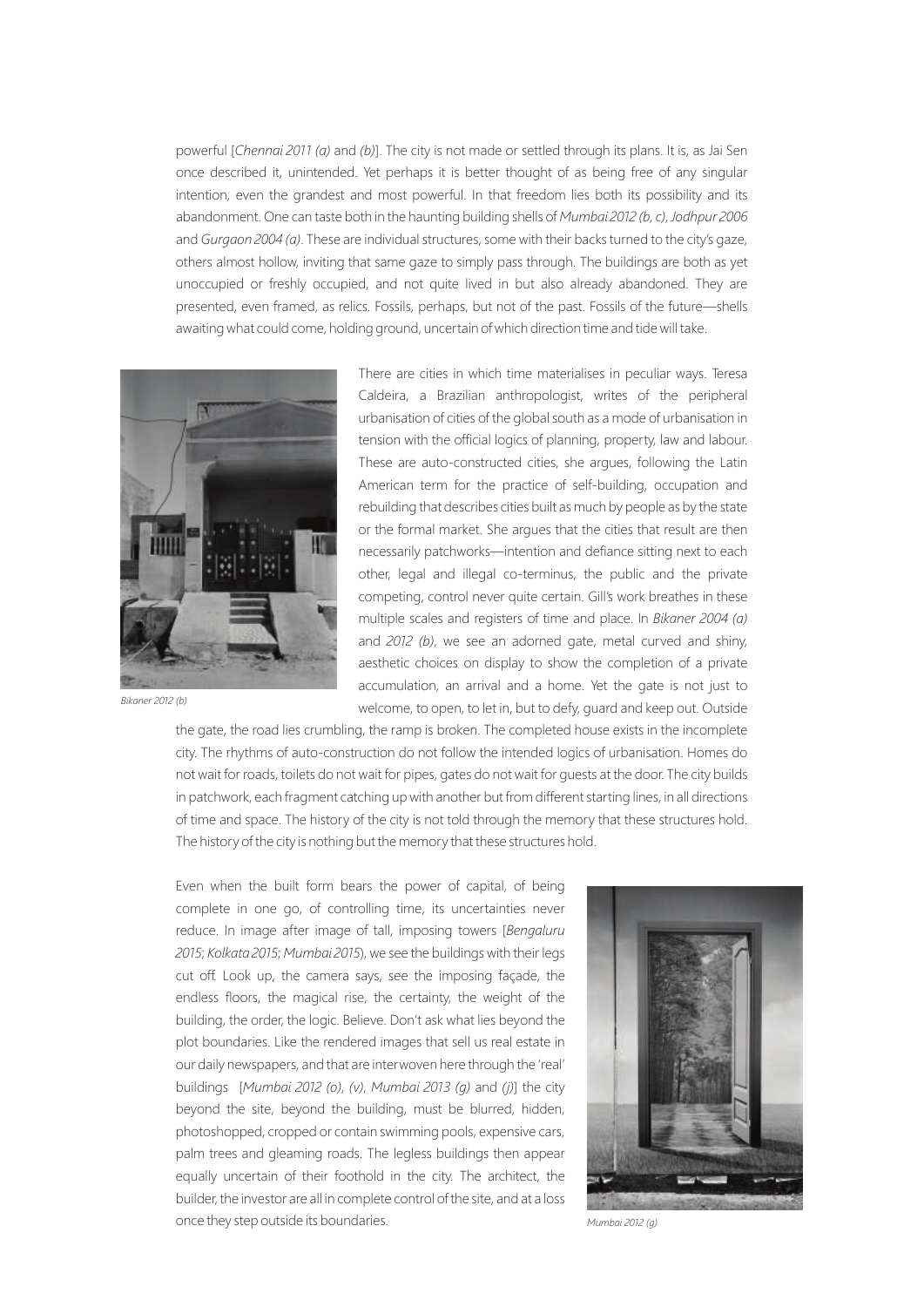

*Mumbai 2012 (s)*

*Faridabad 2007 (c)*

And so, in some sense, urban residents retreat to the private, marking time in other ways. Some seek to forget it, giving in to an urge to be placeless within the interiors of *Mumbai 2012 (p*, *q*, *r*, *s*, *t)*. Some turn entirely inward, tracing life and the boundaries of one's world in the intimate, in the changing of cabinet doors in *New Delhi 2013 (a)*. Yet one of the questions Gill leaves us with across all her images is precisely whether the private in urban India can be separated anymore as the public itself fragments, gates up and encloses, using saplings and barricades in a half-hearted attempt to draw lines in the sand like in *Faridabad 2007 (c)*. The interiority of these images, their emptiness, the focus on the built form, the absence of people across the images, one can hear Gill ask: is it possible for a people to come together in material landscapes such as this?



*Nokha 2004 (a)*

Yet in every image of experimentation, expression, innovation in *Nokha 2004 (a)*, *Ghaziabad 2004 (a)*, or *Bikaner 2004 (b)*, you sense people. Just as you risk being too certain in reassembling these images as despair, isolation and fragmentation, you sense memory, choices, presences and claims onto the auto-constructed city. You stop yourself from the certainty against which Morrison warned, knowing that belonging may fracture but does not cease, that even unintended cities have rhythms, orders and possibilities beyond the dystopic, that these images also add up to something more than the sum of their parts, just like the city somehow always does. These are also cities, Gill seems to insist, as much as the spectacular images of monuments, maps of train lines, buildings of government, the *maidans*, esplanades and beachfronts. They just need to be reassembled a different way. Perhaps like the water tank shaped like Maruti 800, poised this time to take off from the roof of *Jaipur 2008 (a)*.